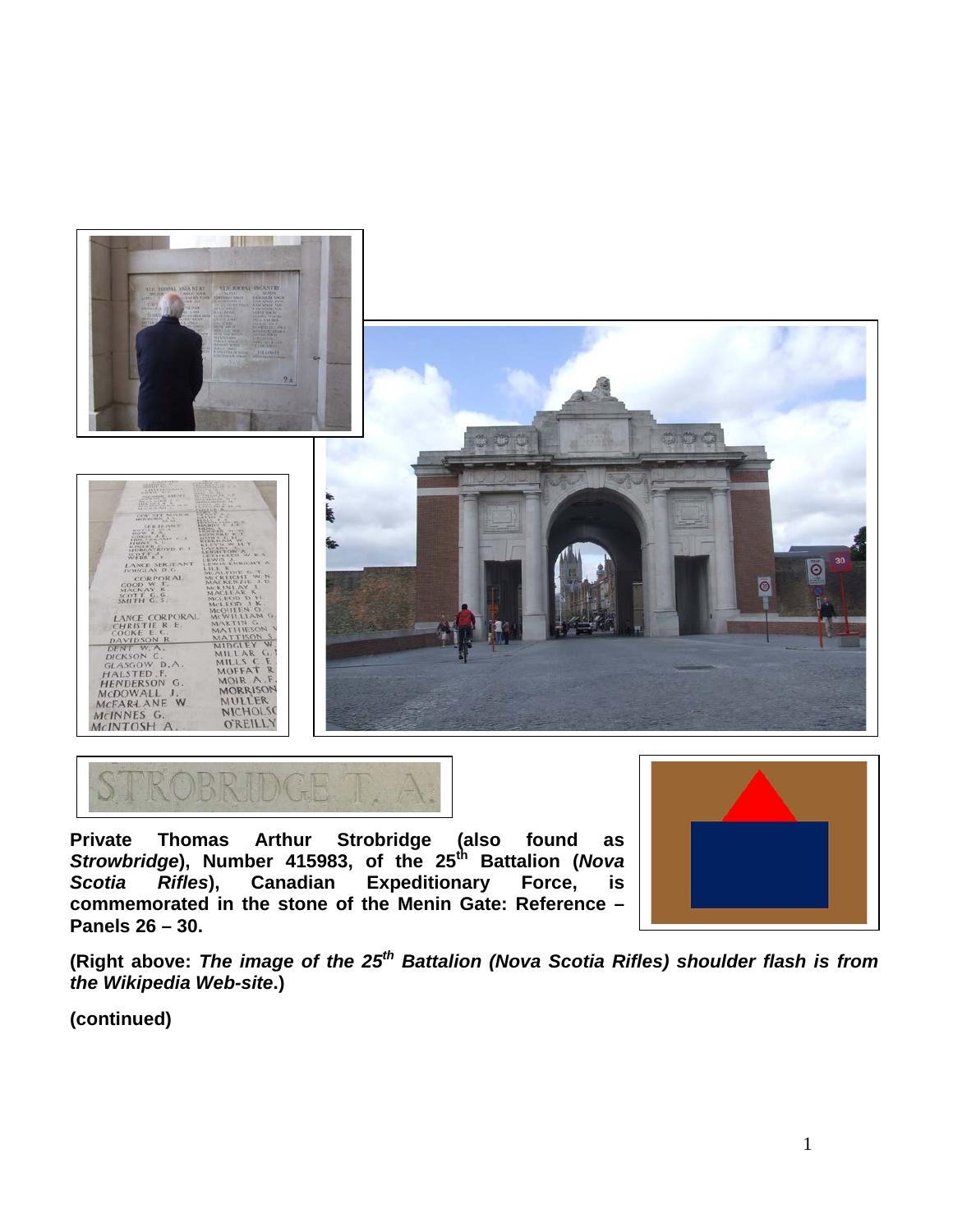**His occupations prior to military service recorded as having been those of a fisherman then** *miner***, Thomas Arthur Strobridge appears to have left behind him little information of his early years in the south-coast community of Belleoram in the Dominion of Newfoundland. Of his emigration from there to the Canadian province of Nova Scotia, it is possible that he was the Thos. Strowbridge (sic) to be found of the passenger list of the SS**  *Lintrose* **for its voyage of March 30, 1914, from Port aux Basques to North Sydney, Cape Breton Island. All else that may be said with any certainty is that he was present in the Cape Breton industrial city of Sydney – likely having moved there to find work - in August of the year 1915, for that was where and when he enlisted.**

**While most service files include various pay records which are then available to confirm the date – or otherwise – of a soldier's enlistment, this is not the case with Private Strobridge. It is a later document, his** *Active Service Form***, which cites August 13, 1915, as the day of this event; this is also the date on which he presented himself in Sydney for a medical examination – a procedure which found him to be…***fit for the Canadian Over-Seas Expeditionary Force***. Two days afterwards, while still in Sydney, Private Strobridge underwent attestation, his oath witnessed by a local justice of the peace.**

**It is likely that after his enlistment in Sydney Private Reid was sent directly to the military encampment at** *Valcartier Camp***, Québec, for it was there that he underwent the remainder of the necessary formalities\*: these came to an official conclusion on August 16, when the**  Officer Commanding the 40<sup>th</sup> Battalion, Major – soon-to-be Lieutenant-Colonel - A.G. **Vincent, declared – on paper – on the sixteenth day of that same month, that…***Thos. Reid…having finally been approved and inspected by me this day…I certify that I am satisfied with the correctness of this Attestation.*

*\*The 40th Battalion had been mobilized on May 11 of 1915 at Camp Aldershot in Nova Scotia and had undergone its early training there, but it had then been relocated to Camp Valcartier in Québec on June 21. Thus as suggested above, it may very well be that Private Strobridge travelled there, to Québec, during the three-day period after his enlistment and attestation.*



**(Right above:** *Canadian artillery being put through its paces at the Camp at Valcartier. In 1914, the main Army Camp in Canada was at Petawawa. However, its location not far from Ottawa – and also at some distance from any port – made it impractical for the despatch of troops overseas. Valcartier was apparently built within weeks after the Declaration of War***. – photograph (from a later date in the War) from** *The War Illustrated***)** 

**Two drafts from the 40th Battalion had already sailed before the parent unit itself crossed the Atlantic, but these forces were seemingly used upon arrival in England as reenforcements for other units already serving on the Continent. It was on October 18, 1915, that Private Strobridge and the main body of the Battalion took ship in the port of Québec – in the company of the 41st Battalion of Canadian Infantry – embarking onto His Majesty's Transport** *Saxonia\****.**

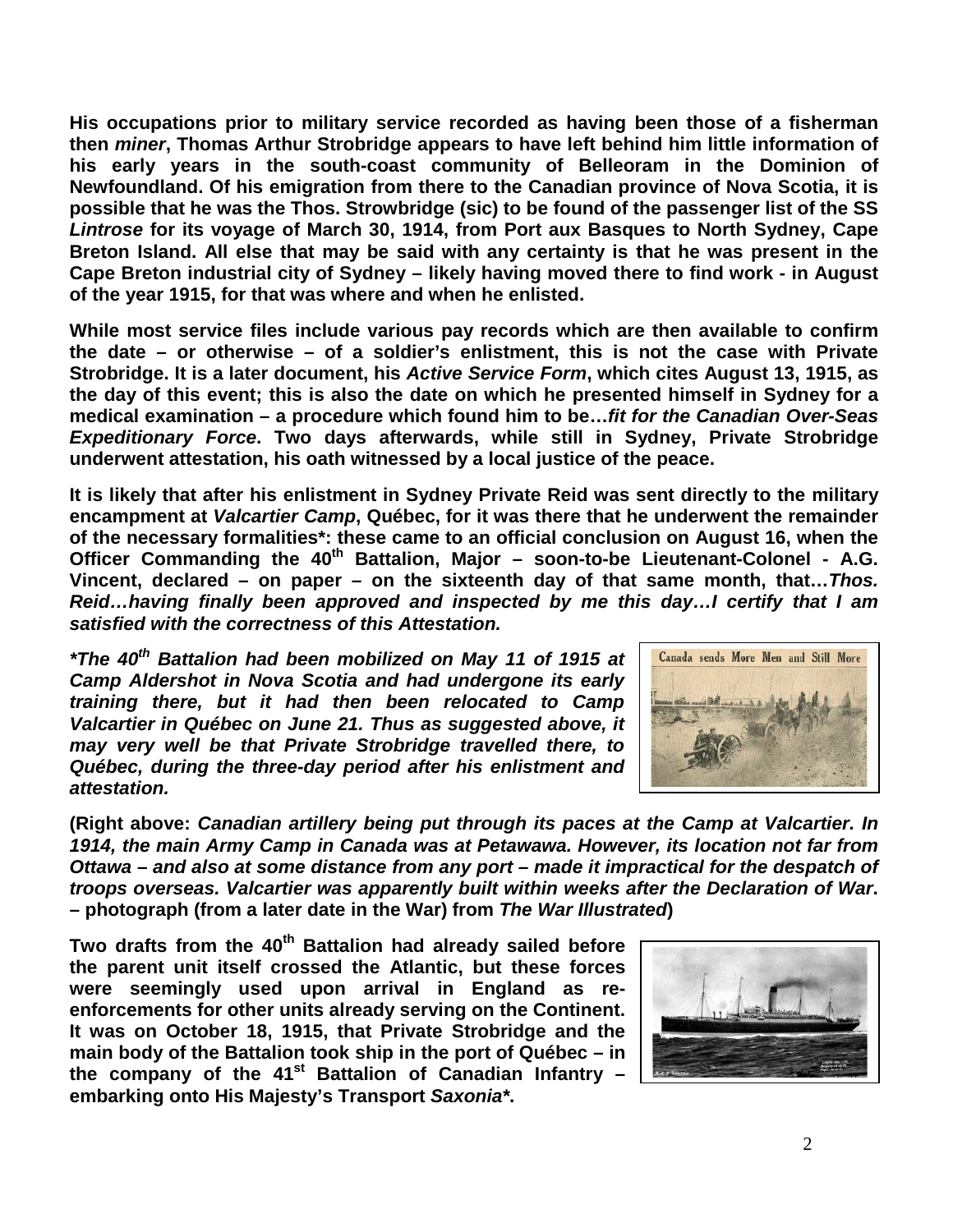*\*For some six months during the early days of the Great War, the vessel had served to accommodate German prisoners of war. In March of 1915 she then had reverted to service as a troop transport.* 

**(Preceding page:** *The image of the Royal Mail Ship Saxonia is from the Old Ship Picture Galleries web-site.)*

**The vessel sailed on the same date, to dock in the English south-coast naval port of Plymouth-Devonport ten days later, on October 28. Private Strobridge's 40th Battalion was then transported by train to the fledgling Canadian military camp then being established in the vicinity of the villages of Liphook and Bramshott – to which latter community the camp owed its name - in the southern English county of Hampshire.** 

**The 40th Battalion was apparently the first Canadian unit to be stationed there.** 

**(Right above:** *The harbour of Plymouth-Devonport as it was almost a century after the Great War – a lot less busy nowadays* **- photograph from 2013)**

**(Right:** *Royal Canadian Legion flags amongst others adorn the interior of St. Mary's Church in the English village of Bramshott.* **– photograph from 2016)**

**But for exactly how long the unit** *remained* **posted at** *Camp Bramshott* **is not clear – although it was long enough him to have been hospitalized at Frensham in the adjacent county of Surrey from November 18 to 30, there to receive medical attention to a case of** *la grippe***, commonly known these days as the 'flu.**

**The 40th Battalion, originally destined to be a unit of 9th Canadian Infantry Brigade of the soon-to-be 3rd Canadian Division, apparently soon afterwards was to be transferred eastward to the Kentish coast, to** *Shorncliffe***. There the unit would be re-designated as the 40th Reserve Battalion\*.**

*\*Before the end of the Great War, Canada was to have despatched overseas just over twohundred fifty battalions – although it is true that a number of these units, particularly as the conflict progressed, were below full strength. At the outset, these Overseas Battalions all had aspirations of seeing active service in a theatre of war.*

*However, as it transpired, only some fifty of these formations were ever to be sent across the English Channel to the Western Front. By far the majority remained in the United Kingdom to be used as re-enforcement pools and these were gradually absorbed, particularly after January of 1917, by units that had by then been designated as Canadian Reserve Battalions.*



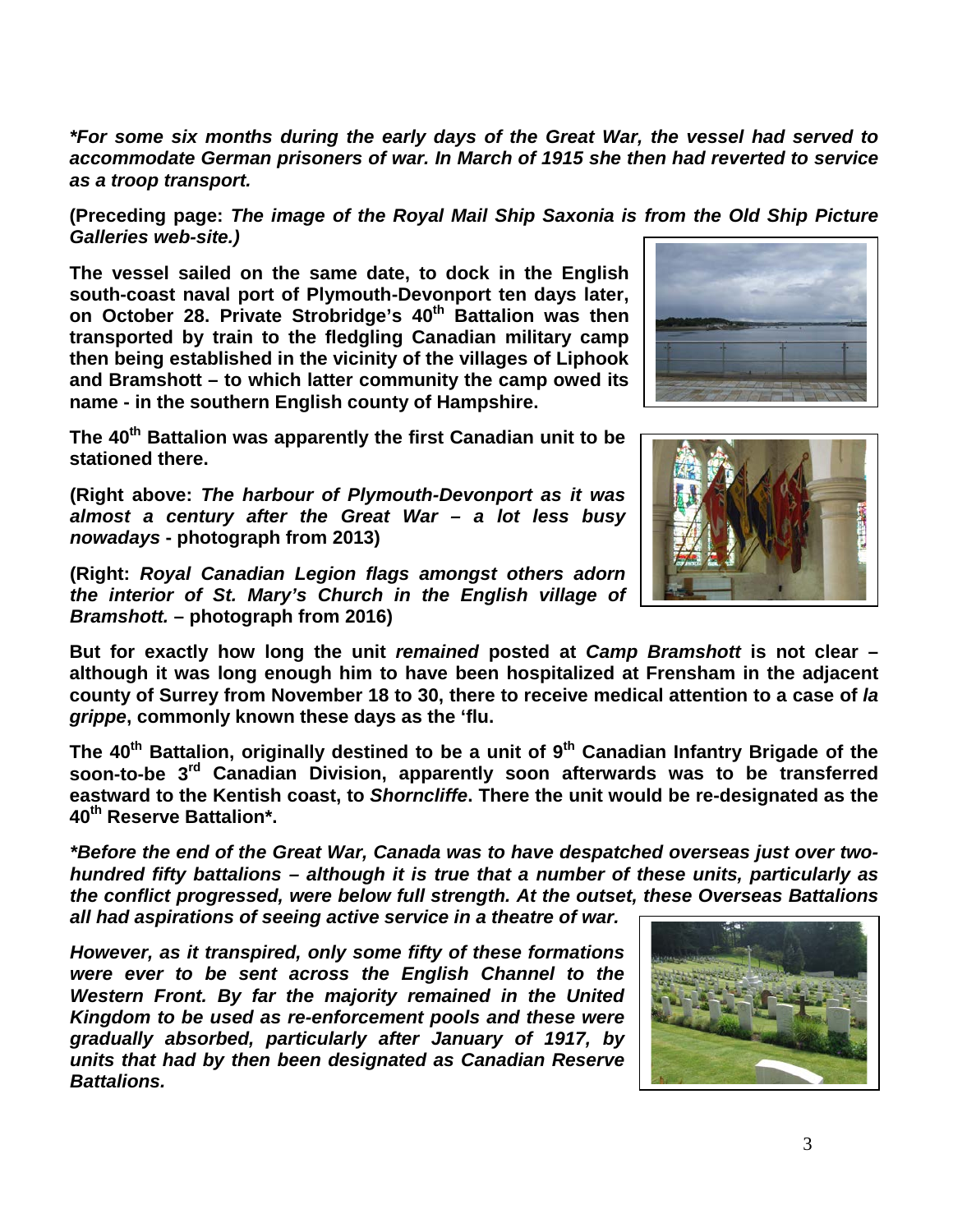**(Preceding page:** *Little remains of Shorncliffe Military Camp today apart from a barracks occupied by Gurkha troops. The Military Cemetery almost alone serves as a reminder of the events of a century ago.* **– photograph from 2016)**

**It was then to be on the night of March 15-16 of 1916 that Private Strobridge would cross the English Channel – most likely from nearby Folkestone to the French port of Boulogne of the coast opposite – as one of a re-enforcement draft. Upon its arrival in France the detachment proceeded southwards by train to** *Rouelles Camp***, the newly-established Canadian Base Depot in the area of the industrial port-city of Le Havre.**

**(Right above:** *A view of the coastal town of Folkestone almost a century later as seen from the top of the white cliffs of nearby Dover* **– photograph from 2009)**

**(Right:** *An image of the French port of Boulogne at or about the time of the Great War* **– from a vintage post-card)**

**(Right:** *A view of the French port-city of Le Havre at or about the time of the Great War* **– from a vintage post-card)**

**Private Strobridge was one of the twelve-hundred eighty-eight**  *other ranks***, accompanied by seventeen officers, to arrive from England at** *Rouelles Camp* **on that March 16, whereupon he was taken on strength by the 25th Battalion (***Nova Scotia Rifles***) which was by that time already serving on the Continent.** 



**Normally the newcomers were then to undergo several days of final training and organization; however, on this occasion, according to the Depot War Diary entry of March 16:** *The draft which arrived today will not go to the Central Training Camp but will proceed direct to Canadian Corps H.Q…*

**Thus only two days later, on March 18, the Depot War Diary entry for the day read:** *Draft of 1605 other ranks and 12 conducting officers to the front at 2.30 this afternoon. This was a very fine looking draft…*

**On the following day again, March 19, it was the turn of the 25th Battalion War Diarist to report in his journal:** *49 O.R. Reinforcements arrive***. Private Strobridge had reported to**  *active service* **with his new unit.**

**\* \* \* \* \***

**The 25th Battalion (***Nova Scotia Rifles***) of the Canadian Expeditionary Force had already been serving in France and Belgium for some six months by the time of Private Strobridge's arrival to serve with his new unit, since mid-September of the year 1915. The Battalion was a component of the 5th Infantry Brigade, itself an element of the 2nd Canadian Division, and it had been in service on the Continent continuously since its arrival on the**  *Western Front.*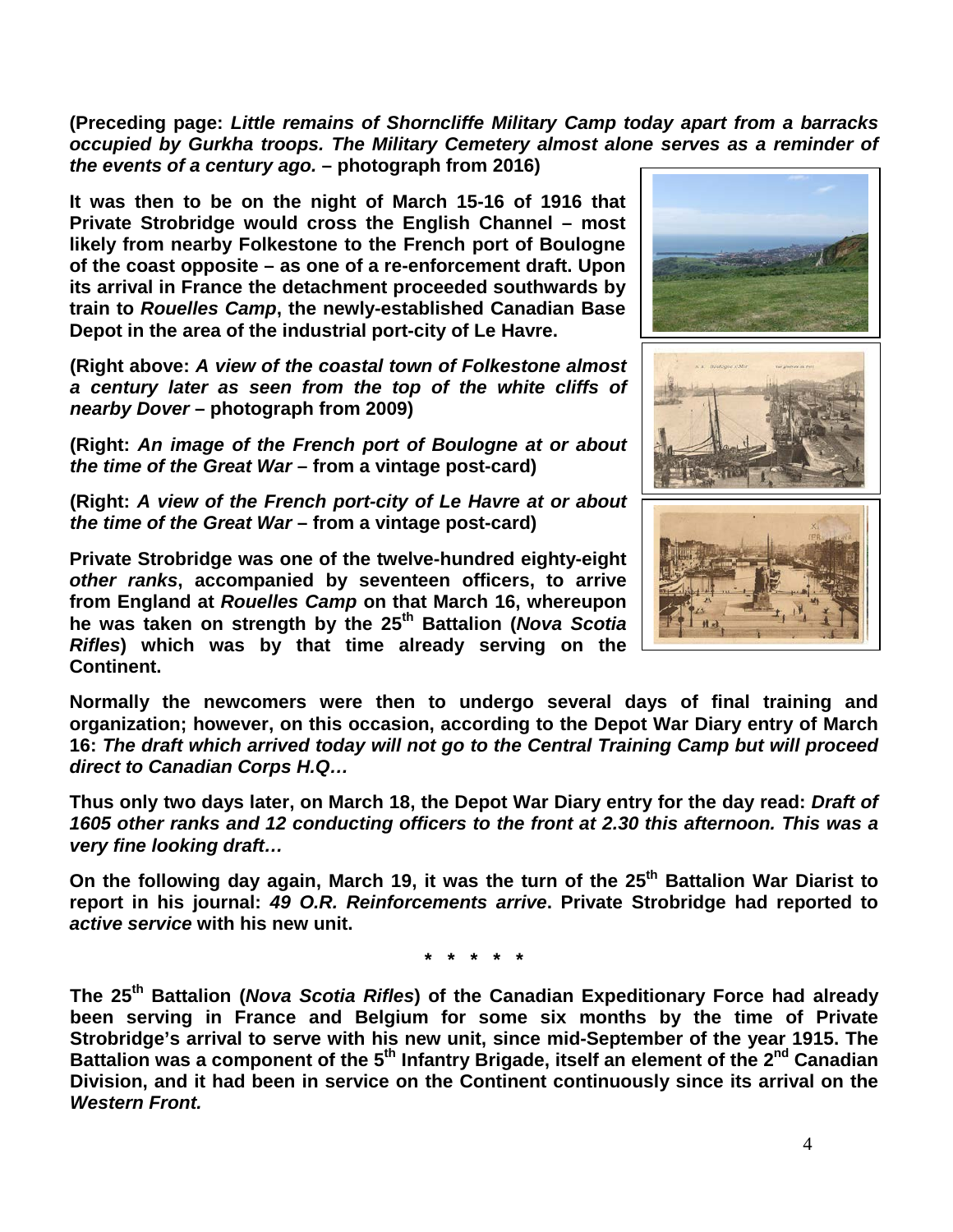**(Right below:** *While the caption reads that these troops are 'English', this could indicate any unit in British uniform – including from the Empire (Commonwealth). This is early in the war as there is no sign of a steel helmet***. – from a vintage post-card)**

**Only days after having passed through the port of Folkestone and its French counterpart, Boulogne, on September 22 the 25th Battalion was to take over trenches from the 2nd Battalion of** *The King's Own* **in the** *Kingdom of Belgium***. These were in the areas forward from the communities of Locre and Kemmel, in that small part of the country which had not by then been occupied by the Germans, and to the south of the already-battered medieval city of Ypres.**

**The 25th Battalion was to remain in these sectors until August of the following year, 1916. That period, for the most part calm, was nonetheless to be interspersed with two infantry engagements, in April and in June, and as noted in a not-distant previous paragraph, by the arrival at the Battalion of Private Strobridge on March 19.**

**\* \* \* \* \***

**It was not to be long before Private Strobridge was to experience the routines and perils of existence in the trenches\* of the** *Great War***, the 25th Battalion posted at that time in the St. Éloi sub-Sector. On March 20, less than twenty-four hours after he had reported to the Battalion, the unit moved back up into the forward area.** 

**Excerpt from the 25th Battalion War Diary for March 20, 1916:** *Battalion relieved the 24th, 7 O.R. Wounded. Enemy artillery quiet. M.G. and rifle fire active. A few bombs & grenades fell into our front line, 7 O.R. Wounded. Our grenade platoon fired 27 grenades with good effect.*

*\*During the Great War, British and Empire (later Commonwealth) battalions had their time more or less equally divided into three postings: in theory a week was to be spent in the front lines, at times little more than a few metres separating them from the enemy forward positions; a second week was then served in support positions, perhaps a hundred metres or so behind the front; the unit was then withdrawn into reserve – either Brigade, Divisional or Corps Reserve, the former nearest to the forward area, the latter the furthest away.*

*Of course, things were never as neat and tidy as set out in the preceding format and troops could find themselves in a certain position at times for weeks on end.*

**(Right above:** *A photograph of Canadian troops in support positions somewhere on the Somme in the autumn of 1916, only months earlier having been equipped with those steel helmets and, less visible, British Short Lee-Enfield Mark III Rifles* **– from** *Illustration***)**

**(continued)**



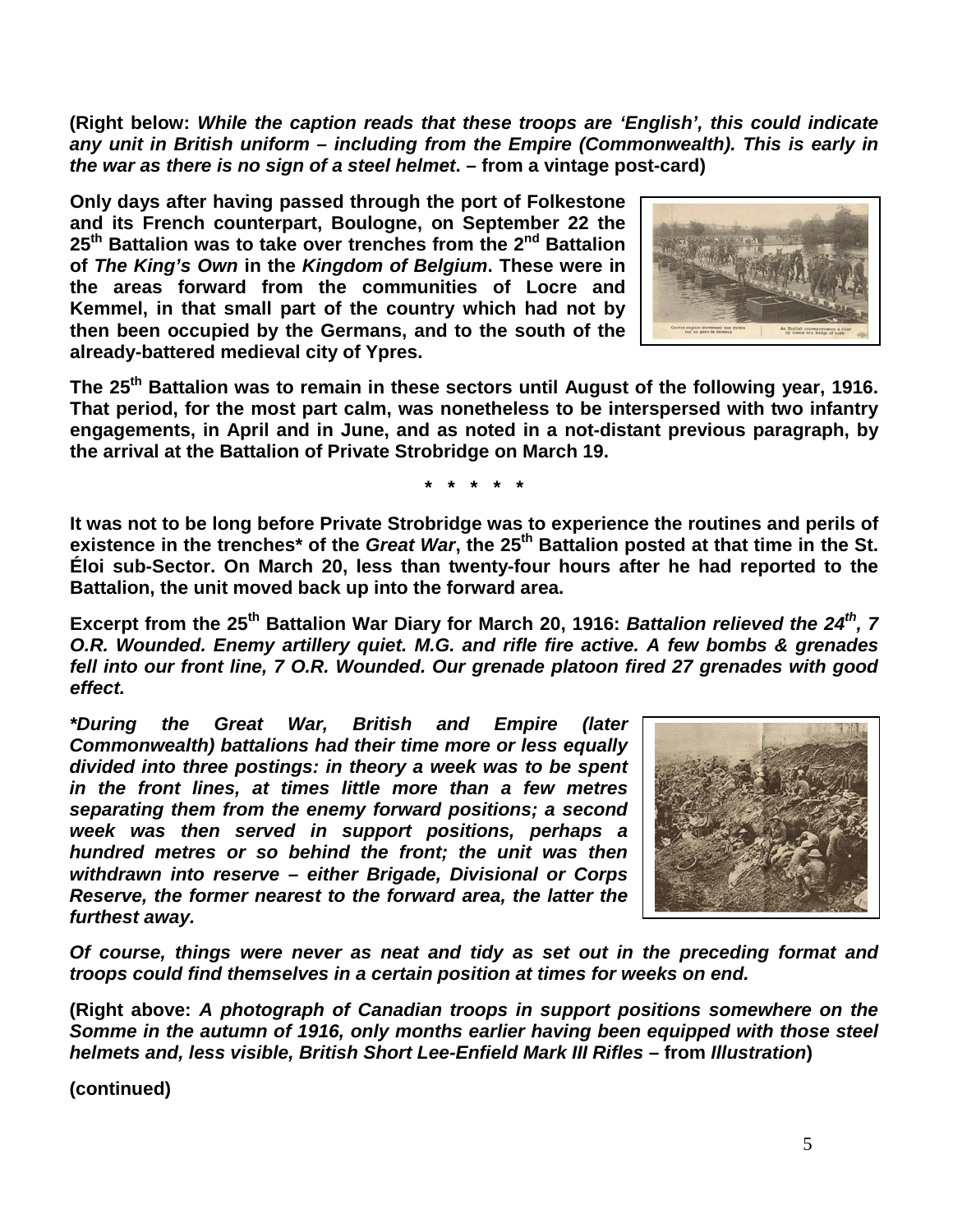In early April of 1916, the 2<sup>nd</sup> Canadian Division was to undergo its baptism of fire in a **major infantry action. It took place at a place named St-Éloi where, at the end of March, on the 27th, the British would detonate a series of mines beneath the German lines and then immediately launch an infantry attack. The newly-arrived Canadian formation had been ordered to follow up on the presumed British success, to hold and to consolidate the newly-won territory.**

**However, the damage done to the terrain by the explosions, the putrid weather which had turned the just-created craters into ponds and the earth into a quagmire, plus a resolute German defence, then greeted the newcomers who were to take over from the by-then exhausted British on April 5-6. Two weeks later the Germans had won back the lost territory and had inflicted severe losses on the Canadians.**



**(Right above:** *The occupation of a crater in the aftermath of the exploding of a mine under enemy lines – perhaps in the St-Éloi Sector* **– from** *Illustration***)**

Towards the end of that confrontation, on April 13-14, the 25<sup>th</sup> **Battalion had relieved another Canadian unit in craters and new trenches, and subsequently had incurred a total of some eighty-five casualties (but see \* below), a greater toll than the unit had known on any single occasion up until that date.**

**(Right:** *German bunkers from the period of the Great War, today serving as cattle-shelters, are still to be found a century later in the area of Sint-Elooi (St-Éloi), Belgium***. – photograph from 2015)**

**(Right:** *Some of the countryside in the area of which the 'Action of the St. Éloi Craters' was fought almost a century beforehand. The crater is one of those detonated on the opening day of the 'Battle of the Messines Ridge' in the first week of June, 1917***. – photograph from 2015)**



**The following is the entire 25th Battalion War Diary entry of April 14, 1916:** *Enemy attacked No 4 Crater coming over about 22 strong were repulsed by us with M Guns and bombs leaving a great many dead & wounded. This Crater was garrisoned by Lieut. E. Morgan and Lieut. L.H. Johnstone 35 O.R. Our Casualties being 8 Killed & 6 Wounded in the Crater.*

*Our casualties in No 5 Crater were 3 Killed and 8 Wounded. Shelling still very heavy on craters, front line and support trenches. Total casualties during tour in front line 2 officers shell shock – Killed 18 O.R. Wounded 142 O.R.. Battalion relieved by 24th during night 14, 15. Copies of Garrison reports attached\*.*

*\*There appears to be no reason for the inconsistencies of the casualty counts.*

**(continued)**